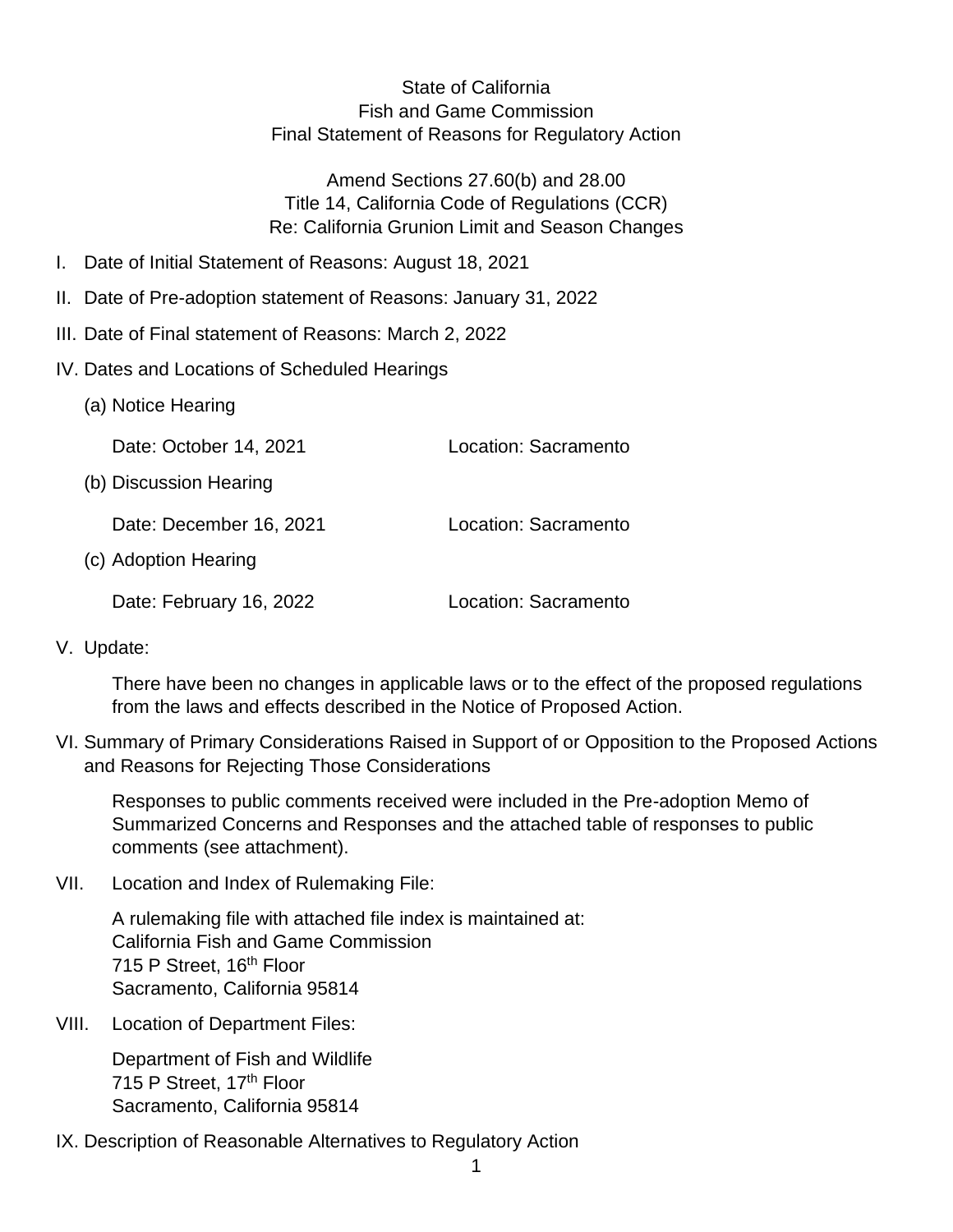## (a) Alternatives to Regulation Change

Shorten the existing open season from June 1 through March 31 (Section 28.00, Title 14, CCR) by two additional months.

Adding an additional two months of seasonal closure while keeping the unrestricted bag and possession limit was considered but rejected. While this alternative would enhance certain aspects of protection for California grunion (grunion), it would only allow fishers two months of access to the fishery as grunion typically spawn from March through August. This limited season would likely concentrate the number of fishers, and when coupled with unrestricted take, could negatively impact the grunion population leading to an unsustainable fishery. Take levels have been observed to be correlated with the size of spawning runs with fishers often taking hundreds of grunion during large runs. We do not know enough about grunion population dynamics to discount the possibility that these large runs are central to their overall population success. Since these large runs are unpredictable in time and space, it makes more sense to have a bag limit throughout the open season for grunion.

Shorten the open season from June 1 through March 31 (Section 28.00, Title 14, CCR) to September 1 through March 31 north of Point Conception.

This alternative was also brought forward by the initial petition #2019-014, and was suggested to provide extra protection for grunion that occur north of Point Conception. This is based on a few surveys that documented spawning activities in this area during recent years. Available data suggest the proposed statewide regulation changes would adequately protect grunion in all regions, and there is no need to make a more complex regulation.

No alternative considered by the Commission would be more effective in carrying out the purpose for which the regulation is proposed, would be as effective and less burdensome to affected private persons than the adopted regulation, or would be more cost effective to affected private persons and equally effective in implementing the statutory policy or other provision of law.

(b) No Change Alternative

If proposed amendments are not adopted, the grunion population may continue to decline and the fishery may not be sustainable.

(c) Description of Reasonable Alternatives that Would Lessen Adverse Impact on Small Business

None.

X. Impact of Regulatory Action

The potential for significant statewide adverse economic impacts that might result from the proposed regulatory action has been assessed, and the following initial determinations relative to the required statutory categories have been made:

(a) Significant Statewide Adverse Economic Impact Directly Affecting Businesses, Including the Ability of California Businesses to Compete with Businesses in Other States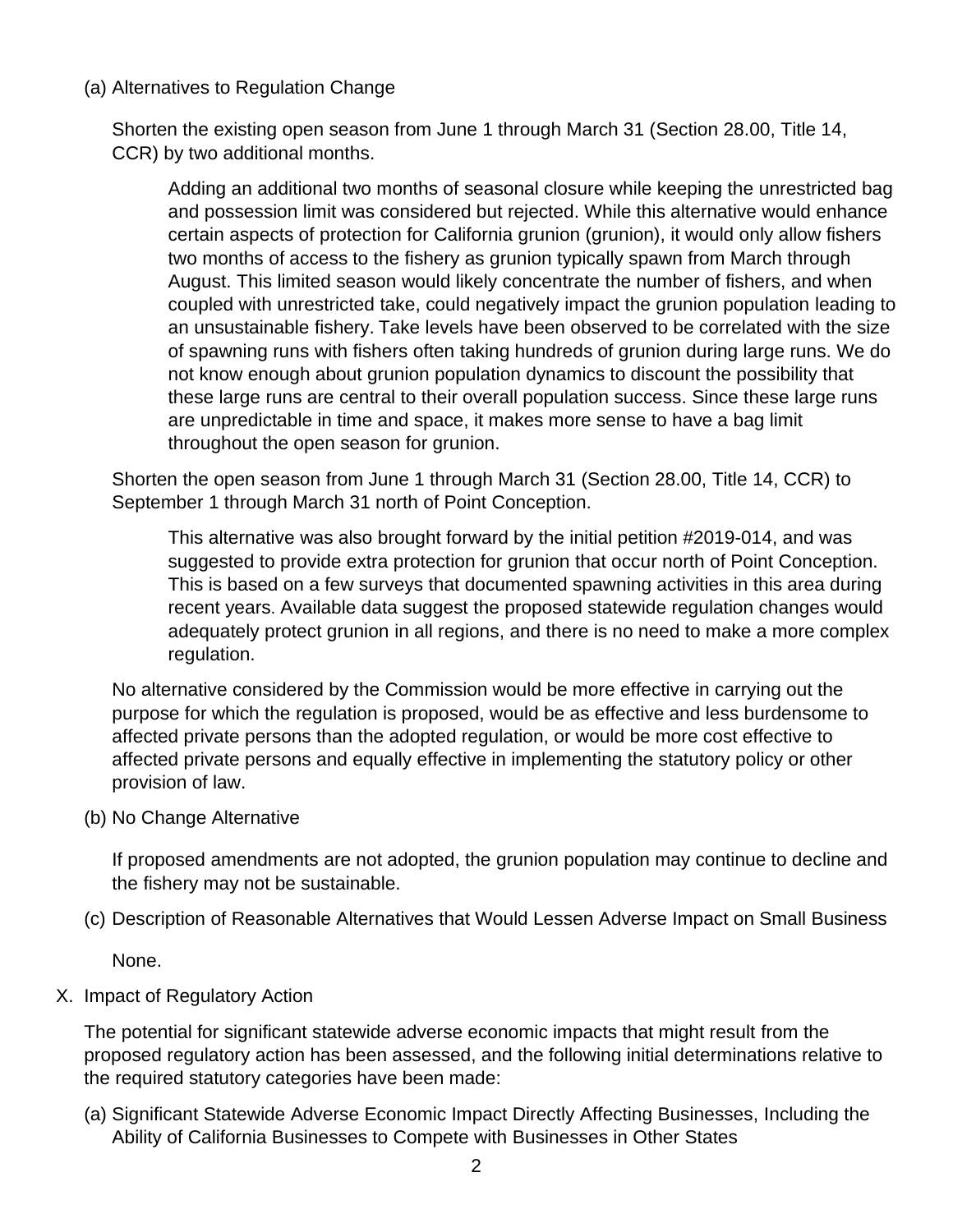The proposed action will not have a significant statewide adverse economic impact directly affecting business, including the ability of California businesses to compete with businesses in other states. No equipment may be used in the take of grunion (Section 29.00 Title 14, CCR), so the new amendments to regulations will not result in the loss of revenue for tackle shops or other small businesses. The new amendments to regulations might result in a slight increase in sales for tackle and bait stores since some fishers might need to purchase bait or lures to replace grunion as a source of bait during the month of June.

(b) Impact on the Creation or Elimination of Jobs Within the State, the Creation of New Businesses or the Elimination of Existing Businesses, or the Expansion of Businesses in California; Benefits of the Regulation to the Health and Welfare of California Residents, Worker Safety, and the State's Environment

The Fish and Game Commission (Commission) does not anticipate any impacts on the creation or elimination of jobs, the creation of new business, the elimination of existing businesses or the expansion of businesses in California. The Commission does not anticipate any benefits to the health and welfare of California residents or worker safety.

The new regulations will benefit the environment by increasing the abundance of grunion. Grunion and their eggs are prey for many game fishes, birds, and other marine organisms, especially when they congregate for their spawning runs. Thus, increasing the grunion population should have positive impacts on the environment.

(c) Cost Impacts on a Representative Private Person or Business

While many recreational grunion fishers (representative private persons) will not incur any change in costs, those who wish to substitute the bait uses of grunion that may no longer be harvested in June with another source of bait would incur new costs. The discretionary cost to fishers to purchase alternative forms of bait or artificial lures from tackle stores to replace grunion constitute the initial costs for an individual. A typical lure that imitates a grunion costs up to \$20.00, while frozen bait costs much less. Such lures generally last several years, so that the cost would be a one-time cost and not an annual cost. Bait and fishing tackle stores (representative businesses) would incur no new costs, but they would be the recipients of individual grunion fisher's expenditures on lures or bait.

(d) Costs or Savings to State Agencies or Costs/Savings in Federal Funding to the State

None.

(e) Nondiscretionary Costs/Savings to Local Agencies

None.

(f) Programs Mandated on Local Agencies or School Districts

None.

(g) Costs Imposed on Any Local Agency or School District that is Required to be Reimbursed Under Part 7 (commencing with Section 17500) of Division 4, Government Code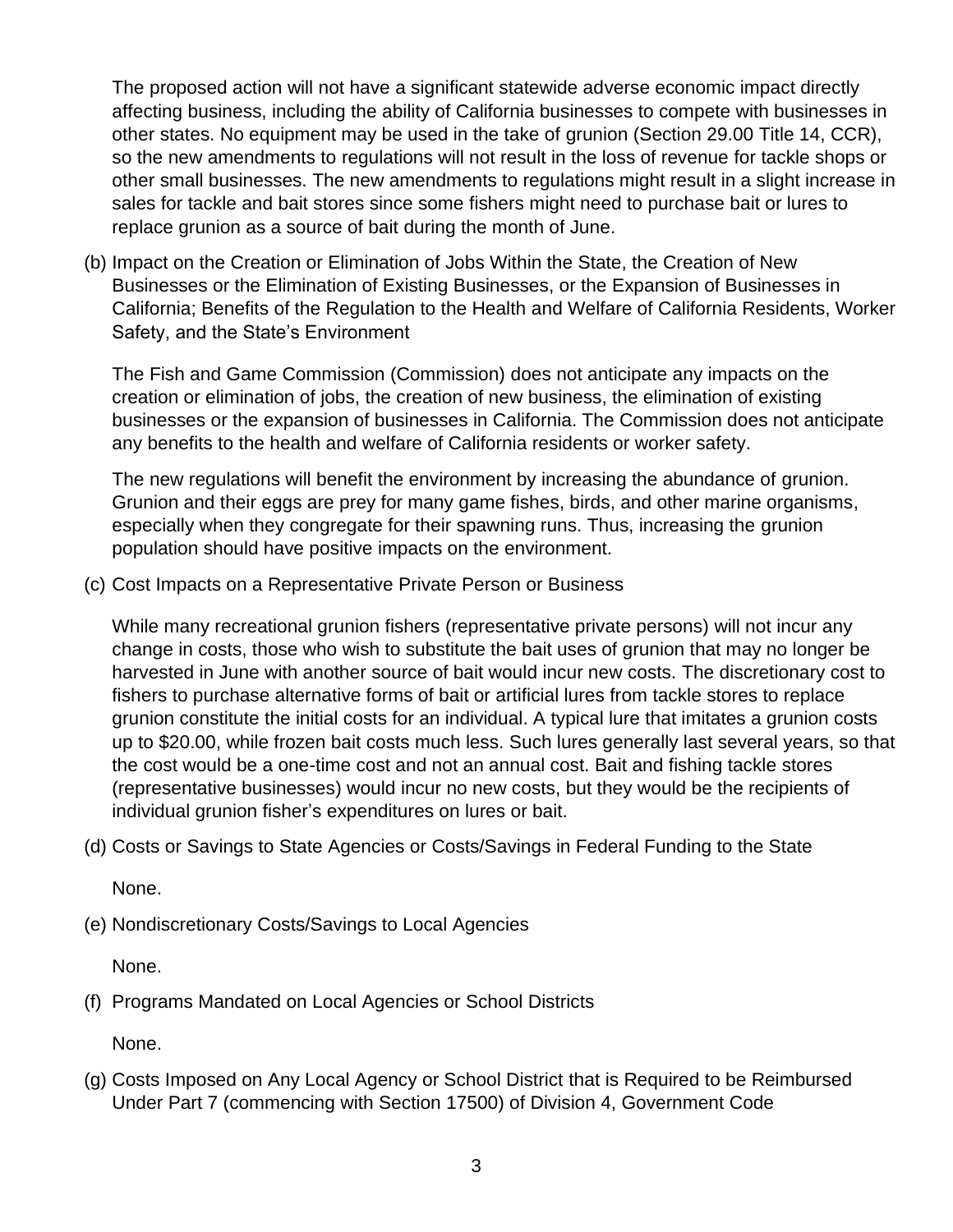None.

(h) Effect on Housing Costs

None.